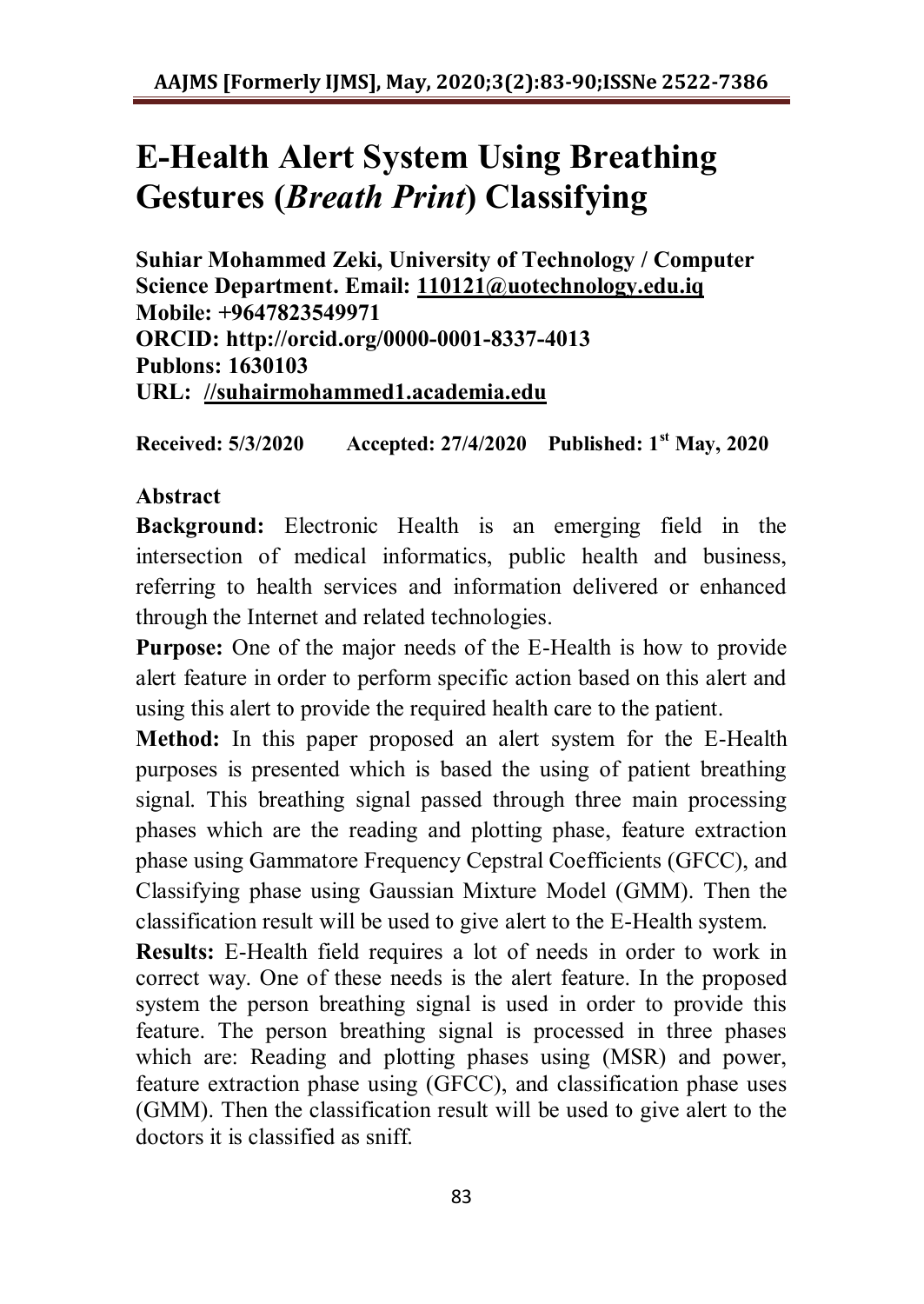**Conclusion:** The proposed E- health alert system using breathing gestures classifying found effective and may be used in hospital settings, especially intensive care and respiratory units and emergency ambulance settings.

# **Keywords: E-health, healthcare, biometric, Breath print, alert system**

# **Introduction**

 E-health is defined as the application of Internet and other related technologies in the healthcare industry to improve the access, efficiency, effectiveness, and quality of clinical and business processes utilized by healthcare organizations, practitioners, patients, and consumers in an effort to improve the health status of patients [1]. E-health includes many dimensions [2]:

- Delivery of key information to healthcare partners.
- Provision of health information delivery services.
- Facilitation of interaction between providers and patients
- Facilitation of the integration of healthcare industry-related business processes.
- Both local and remote access to healthcare information.
- Support for employers and employees, payers and providers.

 In recent times, it has become necessary to have a system that constantly monitors a patient's heart rate autonomously and then send an alert when readings are out of range to ensure healthcare is always provided on time [3].

 *Breath Print*, a new behavioral biometric signature based on audio features derived from an individual's commonplace breathing gestures. Specifically, *Breath Print* uses the audio signatures associated with the three individual gestures: sniff, normal, and deep breathing, which are sufficiently different across individuals [4]. Figure (1) shows the spectrograms for the three breathing gestures.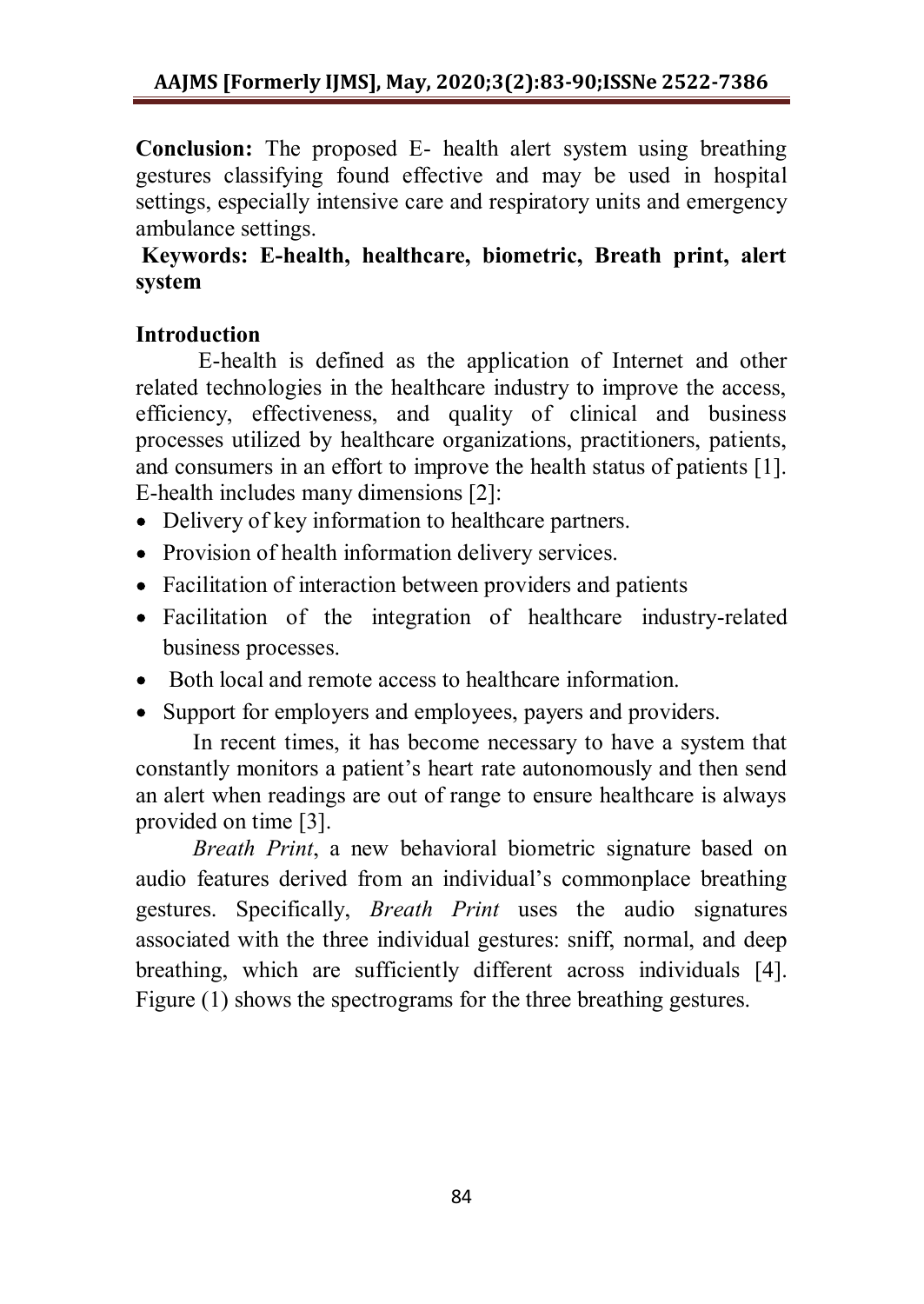

## **a- Sniff b- normal breathing c- deep breathing**

#### **Figure (1): Spectrograms for the three breathing gestures.**

 RMS, or Root Mean Square, is the measurement used for any time varying signal's effective value: It is not an "Average" voltage and its mathematical relationship to peak voltage varies depending on the type of waveform [5].

 Power Frequency Disturbances describes events that are slower and longer lasting compared to electrical transients. Power Frequency Disturbances can last anywhere from one complete cycle to several seconds or even minutes [6]. Figure (2) shows the RMS and Power-Frequency Distribution.

 Mel Frequency Cepstral Coefficients (MFCCs) are one of the most commonly used representations for audio speech recognition and classification [7]. A Gaussian Mixture Model (GMM) is a parametric probability density function represented as a weighted sum of Gaussian component densities. GMMs are commonly used as a parametric odal of the probability distribution of continuous measurements or features in a biometric system, such as vocal-tract related spectral features in a speaker recognition system. GMM parameters are estimated from training data using the iterative Expectation-Maximization (EM) algorithm or Maximum A Posteriori (MAP) estimation from a well-trained prior model [8].

#### **Related Work**

 Kommey [3] presented a system to monitor heart rate and body temperature of a user and alert the user when these values are abnormal is proposed. Patient Medical Emergency Alert System (PMEAS) consists mainly of two components, a wearable hardware unit and an android application. The wearable unit contains sensors to monitor the heart rate and body temperature of the user, which are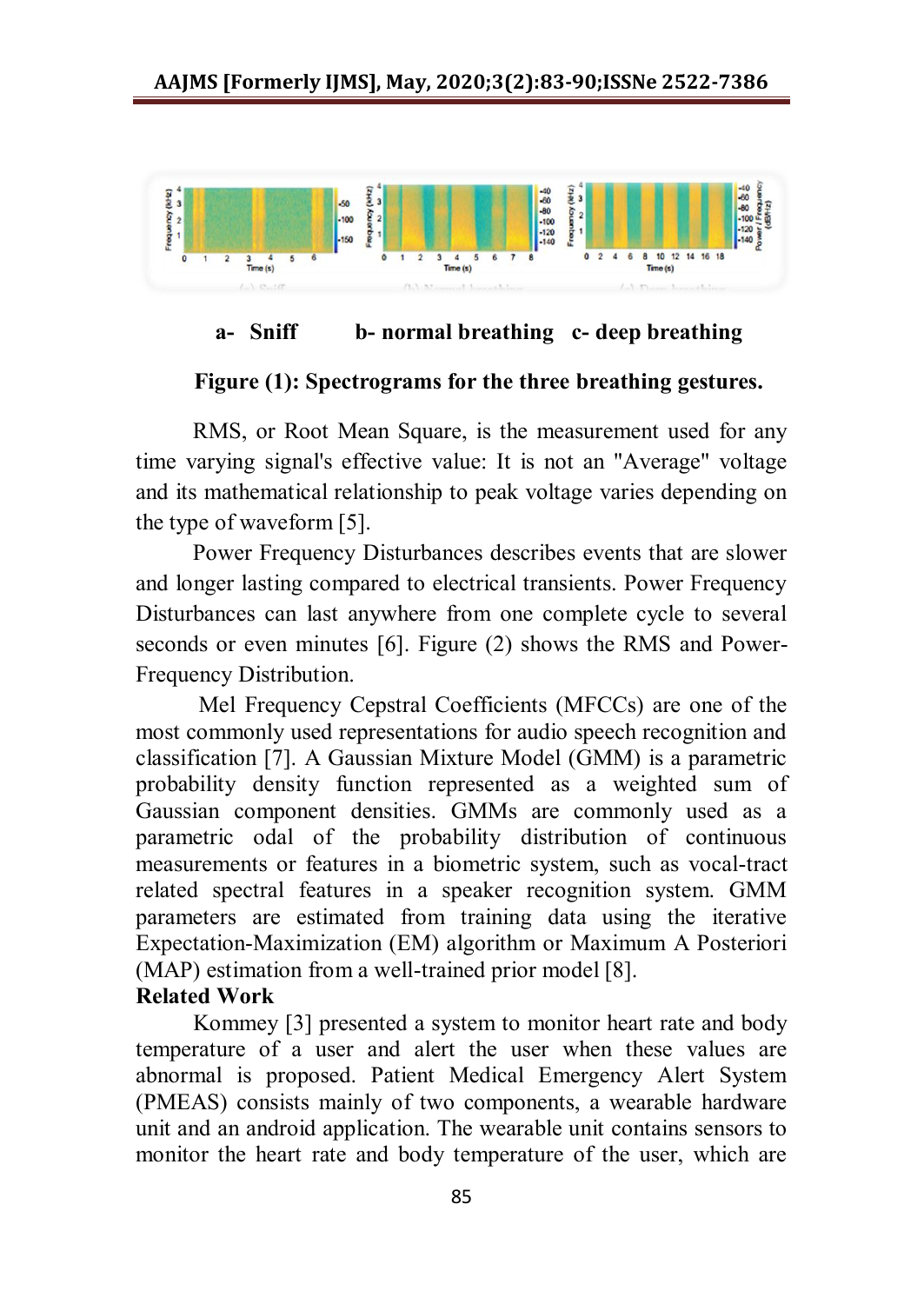displayed on an LCD screen. These sensor values are transmitted to an android device via Bluetooth and are managed by the android application. An alert is sent to confidants via email or SMS when these values are abnormal.

 Ufoaroh et al [9] proposed a heartbeat monitoring and alert system. The system uses a pulse sensor to measure the changes in the heartbeat of the user, and then calculates the heart rate in beats per minute (BPM). The system consists of a microcontroller unit, an LCD unit, a buzzer, a pulse sensor and a GSM module. The microcontroller calculates the BPM and displays it on the LCD screen. Each time the heart rate rises above or falls below a threshold, the buzzer sounds and an SMS message is sent via the GSM module with the current BPM value.

 Abdulla et al [10] proposed a real time wireless health monitoring application. The system, a smart phone-based one, provides real time information about the medical status of a person. It is also able to send messages about the user's health status to a mentor for medical diagnosis and advice. The system consists of ECG electrodes, a temperature sensor, blood glucose sensor, blood pressure sensor and a Microsoft Surface Pro Tablet running LabVIEW software. The LabVIEW software displays the recorded values from the sensors for monitoring and analysis.

 Subhani et al [11] proposed a GSM-based heart rate and temperature monitoring system. The system consists of a heart rate sensor, a GSM modem, a temperature sensor, an LCD display and a microcontroller. The heart rate sensor is made up of an LED and an LDR placed parallel to each other such that when the light from the LED hits the finger, the reflected rays are received by the LDR and the heart rate can be calculated based on the received signal at the LDR. The values recorded by the temperature and heart rate sensors are displayed on the LCD screen and are transmitted to some medical personnel before arriving at a hospital for timely diagnosis.

 Other research group [12] proposed a patient monitoring system using GSM technology. The system measures the heart rate of the user from the index finger using an Infrared sensor. A temperature sensor also measures the body temperature and these values are displayed on the LCD screen. The system sounds an alarm when the recorded values exceed a threshold value set. These values are transmitted to a doctor via a GSM module.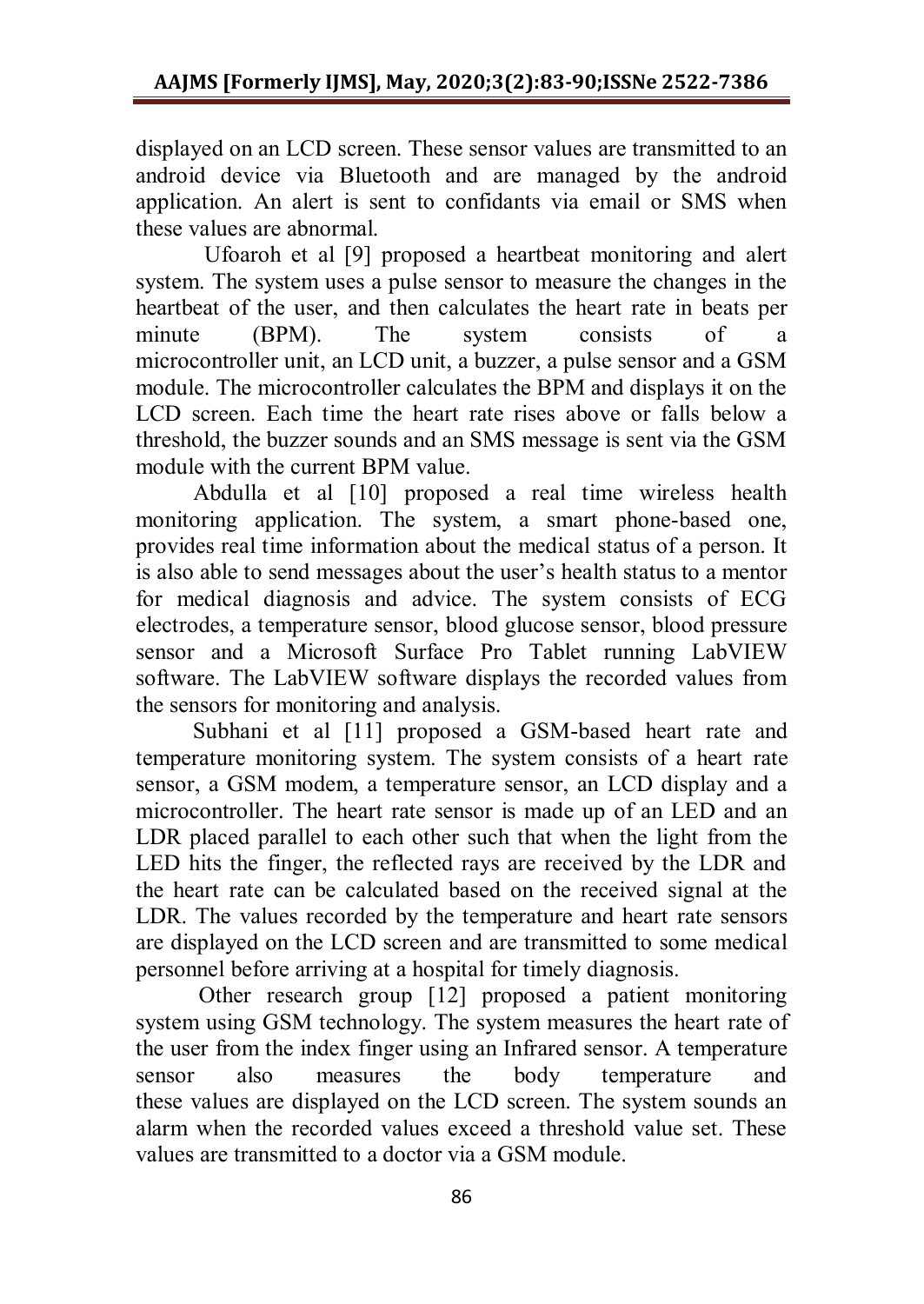

**Figure (2): RMS and Power-Frequency Distribution**

## **The Proposed Alert System**

 E-health plays important role in the modern care field. E-Health systems require a lot of needs, one of these important needs is how to provide alert feature in order to inform the doctors that there is emergency case about specific patient. In the proposed work specific alert system is presented based the using of patient breathing signal. In the proposed system the patient breathing signal is processed in order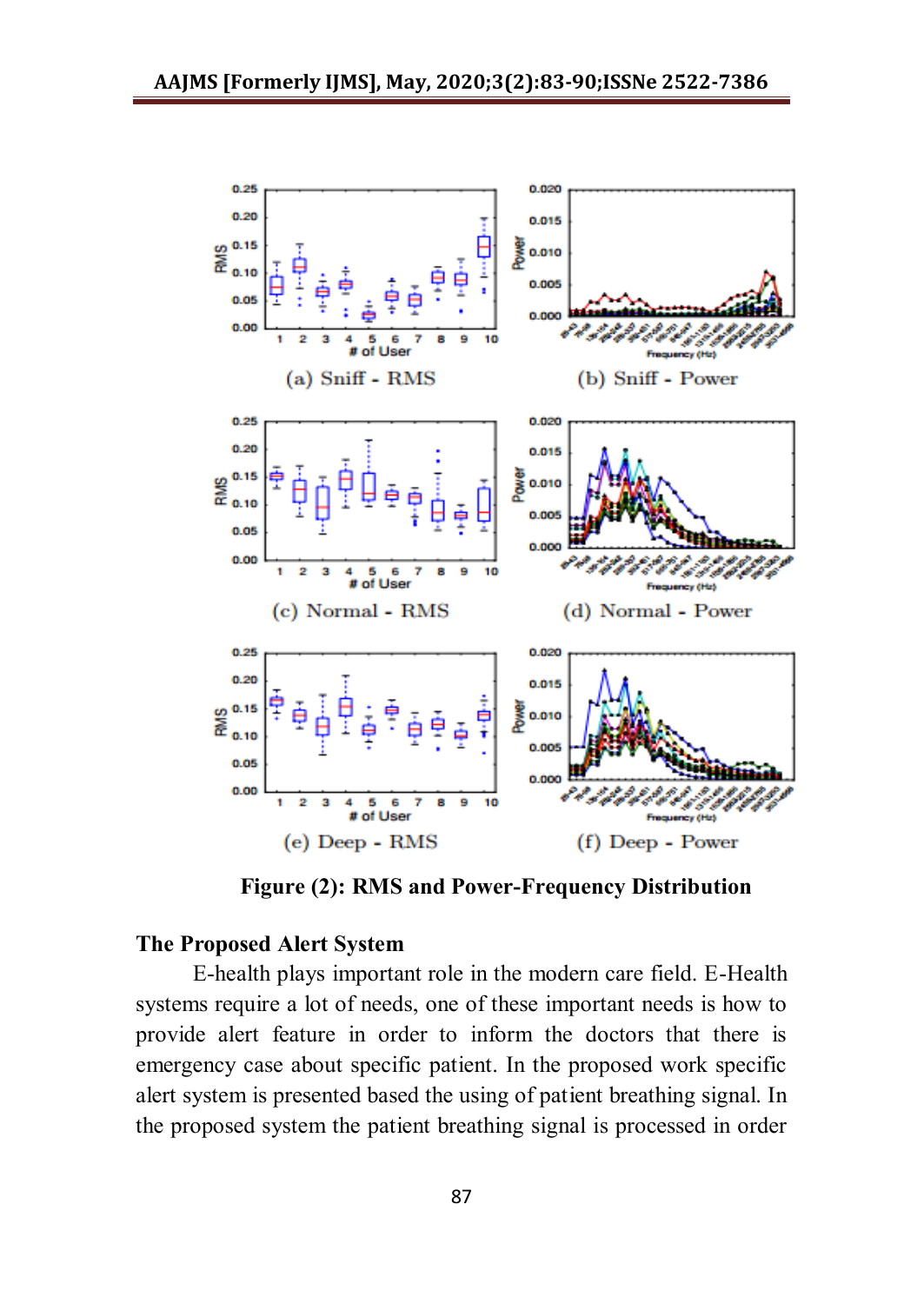to be classified as sniff, normal, and deep breathing. This classification is used to give alert to the doctors about the patient emergency case. Figure (3) and algorithm (1) show the details of the proposed alert system steps.



**Figure (3): the details of the proposed alert system steps.**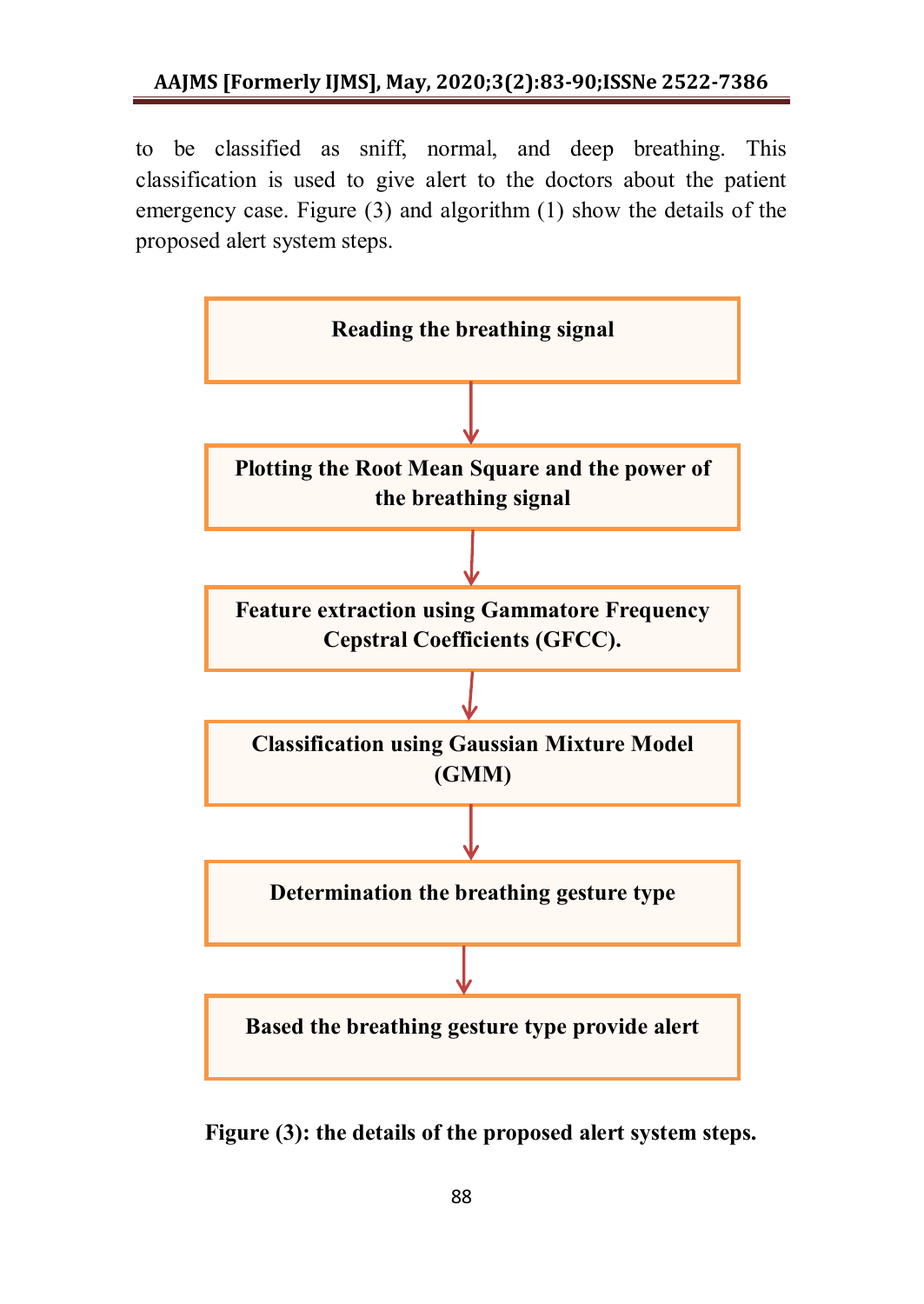| Algorithm (1): E-Health Alert System                           |
|----------------------------------------------------------------|
| <b>Input: Breathing signal.</b>                                |
| <b>Output: Alert</b>                                           |
| <b>Begin</b>                                                   |
| Step1: Reading the breathing signal.                           |
| Step2: Plotting the Root Mean Square (RMS) of the              |
| amplitude of breathing signal.                                 |
| Step3: Plotting the power.                                     |
| <b>Step4: Feature extraction using Gammatore Frequency</b>     |
| Cepstral Coefficient (GFCC).                                   |
| Step5: Classification using Gaussian Mixture Model (GMM).      |
| Step6: Determination of the breathing gesture type             |
| 6.1: If the breathing gesture is sniff give alert.             |
| 6.2: Else if the breathing gesture is normal don't give alert. |
| 6.3: Else if the breathing gesture is deep don't give alert.   |
| End                                                            |

 E-Health field requires a lot of needs in order to work in correct way. One of these needs is the alert feature. In the proposed system the person breathing signal is used in order to provide this feature. The person breathing signal is processed in three phases which are: Reading and plotting phases using (MSR) and power, feature extraction phase using (GFCC), and classification phase uses (GMM). Then the classification result will be used to give alert to the doctors it is classified as sniff.

## **Conclusion**

 The proposed E- health alert system using breathing gestures classifying found effective and may be used in hospital settings, especially intensive care and respiratory units and emergency ambulance settings.